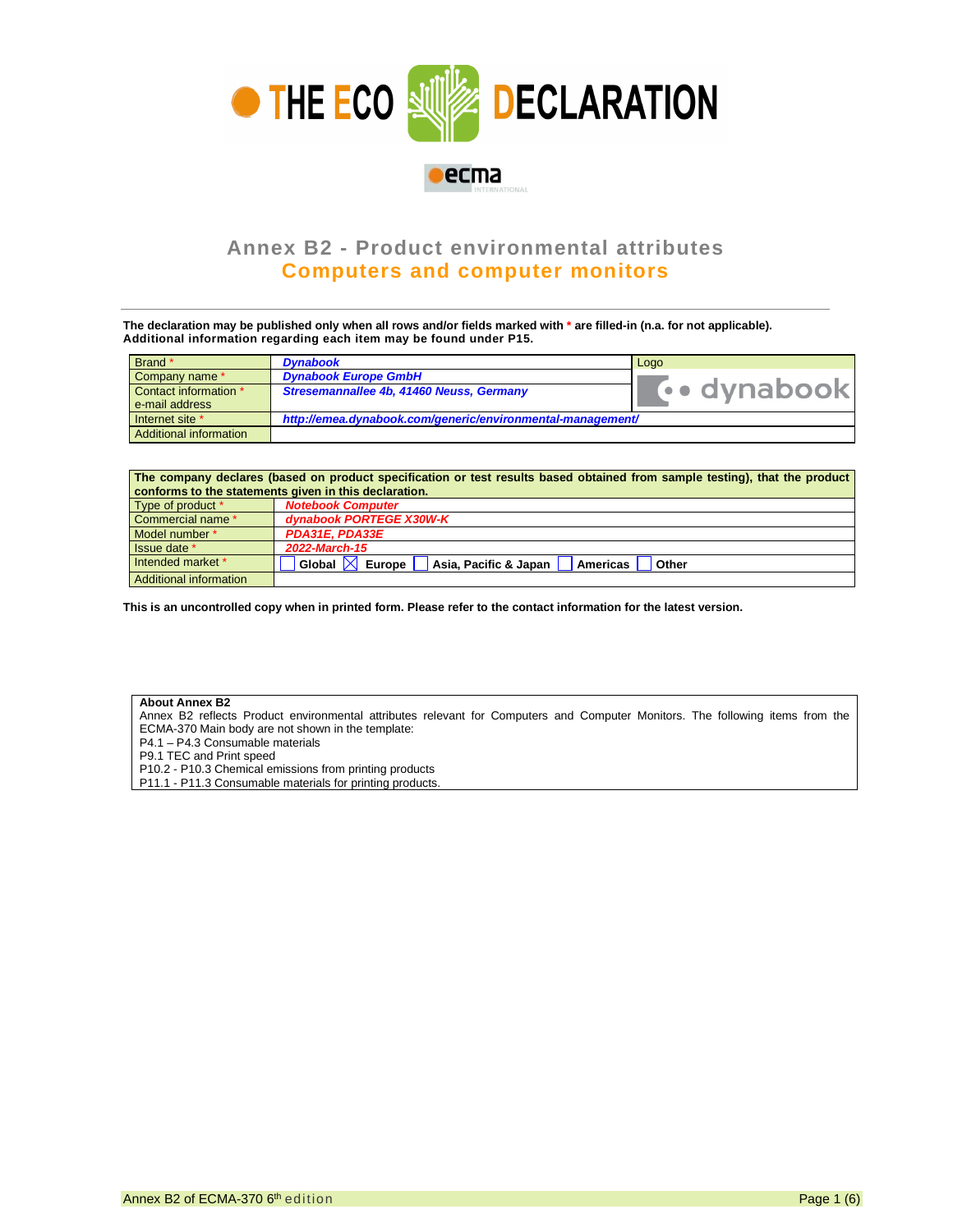| Model number *      | PDA31E. PDA33E | Logo |              |
|---------------------|----------------|------|--------------|
| <b>Issue date</b> * | 2022-March-15  |      | (•• dynabook |

| <b>Product environmental attributes - Legal requirements</b> | <b>Requirement met</b>                                                                                                                                                                                                                                                                                           |             |             |
|--------------------------------------------------------------|------------------------------------------------------------------------------------------------------------------------------------------------------------------------------------------------------------------------------------------------------------------------------------------------------------------|-------------|-------------|
| Item                                                         |                                                                                                                                                                                                                                                                                                                  | Yes         | No.<br>n.a. |
| <b>P1</b>                                                    | <b>Hazardous substances and preparations</b>                                                                                                                                                                                                                                                                     |             |             |
| $P1.1*$                                                      | Products do comply with current European RoHS Directive. (See legal reference and NOTE B1)                                                                                                                                                                                                                       | $\boxtimes$ |             |
| $P1.2*$                                                      | Products do not contain Asbestos (see legal reference).<br>Comment: Legal reference has no maximum concentration value.                                                                                                                                                                                          | $\boxtimes$ |             |
| $P1.3*$                                                      | Products do not contain Ozone Depleting Substances: Chlorofluorocarbons (CFC),<br>hydrobromofluorocarbons (HBFC), hydrochlorofluorcarbons (HCFC), Halons, carbontetrachloride, 1,1,1-<br>trichloroethane, methyl bromide (see legal reference). Comment: Legal reference has no maximum<br>concentration values. | $\boxtimes$ |             |
| $P1.4*$                                                      | Products do not contain more than; 0,005% polychlorinated biphenyl (PCB), 0,005% polychlorinated<br>terphenyl (PCT) in preparations (see legal reference).                                                                                                                                                       | $\boxtimes$ |             |
| $P1.5*$                                                      | Products do not contain more than 0,1% short chain chloroparaffins (SCCP) with 10-13 carbon atoms in the<br>chain containing at least 48% per mass of chlorine in the SCCP (see legal reference).                                                                                                                | $\boxtimes$ |             |
| $P1.6*$                                                      | Parts with direct and prolonged skin contact do not release nickel in concentrations above 0.5 µg/cm <sup>2</sup> /week<br>(see legal reference).<br>Comment: Max limit in legal reference when tested according to EN1811:2011-5.                                                                               | $\boxtimes$ |             |
| $P1.7*$                                                      | REACH Article 33 information about substances in articles is available at (add URL or mail contact):<br>http://emea.dynabook.com/generic/environmental-management/                                                                                                                                               | $\boxtimes$ |             |
| P <sub>2</sub>                                               | <b>Batteries</b>                                                                                                                                                                                                                                                                                                 |             |             |
| $P2.1*$                                                      | If the product contains a battery or an accumulator, the battery/accumulator is labeled with the disposal<br>symbol. Information on proper disposal is provided in user manual. (See legal reference)                                                                                                            | $\boxtimes$ |             |
| $P2.2*$                                                      | Batteries or accumulators do not contain more than 0,0005% of mercury or 0,002% of cadmium. (See legal<br>reference)                                                                                                                                                                                             | $\boxtimes$ |             |
| $P2.3*$                                                      | Batteries and accumulators are readily removable. (See legal reference)                                                                                                                                                                                                                                          |             | $\boxtimes$ |
| P <sub>3</sub>                                               | <b>Conformity verification &amp; Eco design (ErP)</b>                                                                                                                                                                                                                                                            |             |             |
| $P3.1*$                                                      | The product is CE-marked to show conformance with applicable legal requirements (see legal reference).<br>The Declaration of Conformity can be requested at (add link or e-mail address):<br>http://emea.dynabook.com/generic/product-conformity                                                                 | $\boxtimes$ |             |
| $P3.2*$                                                      | The product complies with the Eco design requirements for energy-related products,<br>(see legal reference).                                                                                                                                                                                                     | $\boxtimes$ |             |
|                                                              | given in item P15 or added to this document,<br>Required information is;<br>$\boxtimes$ available at (add URL):<br>http://emea.dynabook.com/generic/environmental-management/                                                                                                                                    | $\boxtimes$ |             |
| <b>P5</b>                                                    | <b>Product packaging</b>                                                                                                                                                                                                                                                                                         |             |             |
| $P5.1*$                                                      | Packaging and packaging components do not contain more than 0,01% lead, mercury, cadmium and<br>hexavalent chromium by weight of these together.                                                                                                                                                                 | $\boxtimes$ |             |
| $P5.2*$                                                      | The packaging materials are marked with abbreviations and numbers indicating the nature of the material(s)<br>used (see legal reference).                                                                                                                                                                        |             | X           |
| P5.3*                                                        | The product packaging material is free from ozone depleting substances as specified in the Montreal<br>Protocol (see legal reference).<br>Comment: Legal reference has no maximum concentration values.                                                                                                          | $\boxtimes$ |             |
| P <sub>6</sub>                                               | <b>Treatment information</b>                                                                                                                                                                                                                                                                                     |             |             |
| P6.1*                                                        | Information for recyclers/treatment facilities is available (see legal reference).                                                                                                                                                                                                                               | $\boxtimes$ |             |

NOTE B1 Restriction applies to the homogeneous material, unless other specified and expressed in weight %. Stating "Yes" means that the product is compliant with the mandatory requirements.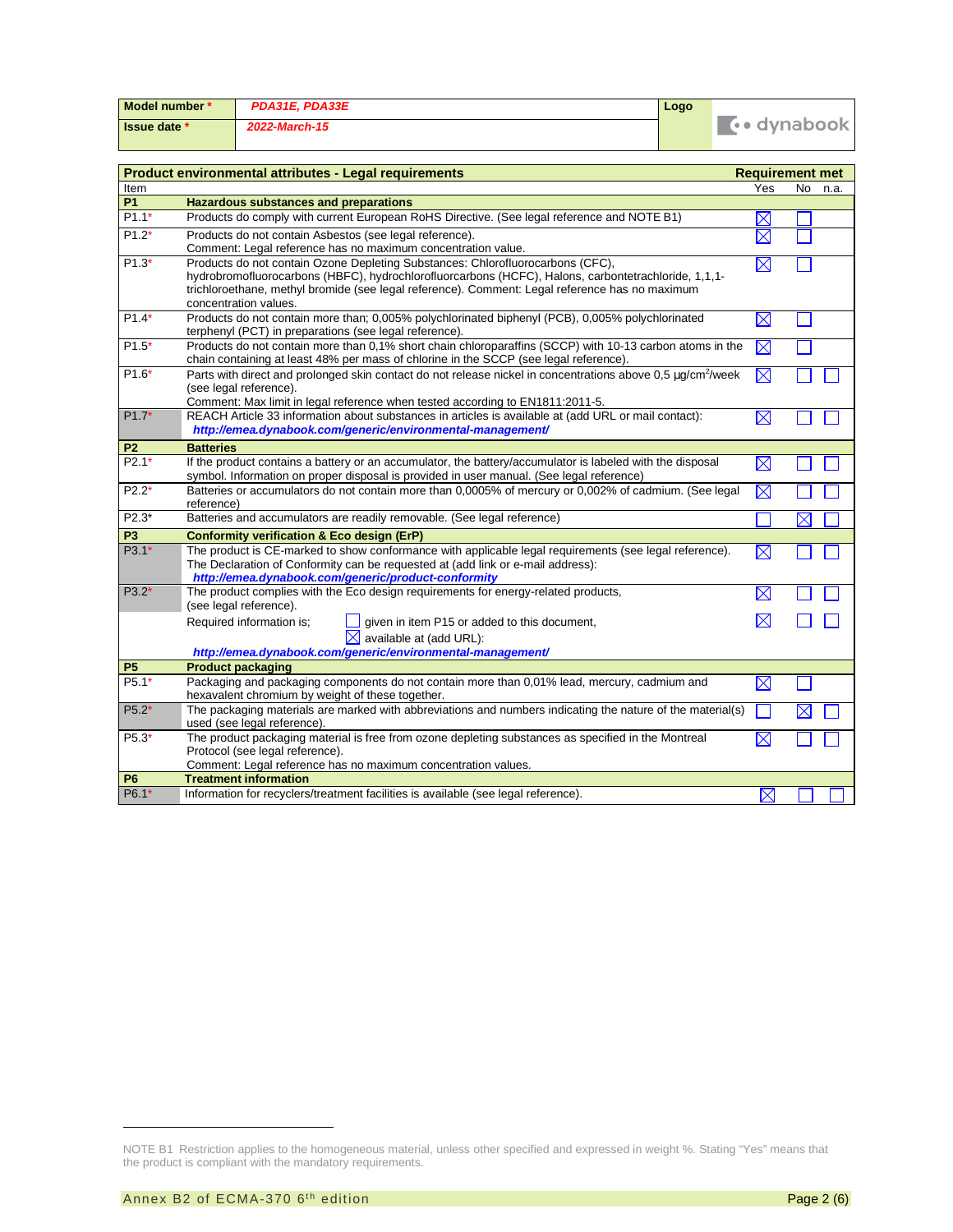| Model number *                                                                     |                                                                                                                                                                                                                                                                                                                                                                                       | PDA31E, PDA33E                                                                                                                                                                                                                                                       | Logo                |                        |             |             |  |
|------------------------------------------------------------------------------------|---------------------------------------------------------------------------------------------------------------------------------------------------------------------------------------------------------------------------------------------------------------------------------------------------------------------------------------------------------------------------------------|----------------------------------------------------------------------------------------------------------------------------------------------------------------------------------------------------------------------------------------------------------------------|---------------------|------------------------|-------------|-------------|--|
| Issue date *                                                                       |                                                                                                                                                                                                                                                                                                                                                                                       | 2022-March-15                                                                                                                                                                                                                                                        | <b>T</b> · dynabook |                        |             |             |  |
| Product environmental attributes - Market requirements (See General NOTE GN below) |                                                                                                                                                                                                                                                                                                                                                                                       |                                                                                                                                                                                                                                                                      |                     |                        |             |             |  |
|                                                                                    |                                                                                                                                                                                                                                                                                                                                                                                       | - Environmental conscious design                                                                                                                                                                                                                                     |                     | <b>Requirement met</b> |             |             |  |
| Item                                                                               |                                                                                                                                                                                                                                                                                                                                                                                       | *=mandatory to fill in. Additional information regarding each item may be found under P14.                                                                                                                                                                           |                     | Yes                    | No          | n.a.        |  |
| <b>P7</b>                                                                          | <b>Design</b>                                                                                                                                                                                                                                                                                                                                                                         |                                                                                                                                                                                                                                                                      |                     |                        |             |             |  |
| P7.1*                                                                              | <b>Disassembly, recycling</b><br>Parts that have to be treated separately are easily separable<br>$\times$                                                                                                                                                                                                                                                                            |                                                                                                                                                                                                                                                                      |                     |                        |             |             |  |
| $P7.2*$                                                                            |                                                                                                                                                                                                                                                                                                                                                                                       | Plastic materials in covers/housing have no surface coating.                                                                                                                                                                                                         |                     |                        | $\boxtimes$ |             |  |
| P7.3*                                                                              |                                                                                                                                                                                                                                                                                                                                                                                       | Plastic parts > 100 g consist of one material or of easily separable materials.                                                                                                                                                                                      |                     |                        |             | $\boxtimes$ |  |
| P7.4*                                                                              |                                                                                                                                                                                                                                                                                                                                                                                       | Plastic parts > 25 g have material codes according to ISO 11469 referring ISO 1043-4.                                                                                                                                                                                |                     |                        |             | $\boxtimes$ |  |
| P7.5                                                                               |                                                                                                                                                                                                                                                                                                                                                                                       | Plastic parts are free from metal inlays or have inlays that can be removed with commonly available tools.                                                                                                                                                           |                     | $\boxtimes$            |             |             |  |
| P7.6*                                                                              |                                                                                                                                                                                                                                                                                                                                                                                       | Labels are easily separable. (This requirement does not apply to safety/regulatory labels).                                                                                                                                                                          |                     | $\boxtimes$            |             |             |  |
|                                                                                    | <b>Product lifetime</b>                                                                                                                                                                                                                                                                                                                                                               |                                                                                                                                                                                                                                                                      |                     |                        |             |             |  |
| P7.7*                                                                              |                                                                                                                                                                                                                                                                                                                                                                                       | Upgrading can be done e.g. with processor, memory, cards or drives                                                                                                                                                                                                   |                     | $\times$               |             |             |  |
| P7.8*                                                                              |                                                                                                                                                                                                                                                                                                                                                                                       | Upgrading can be done using commonly available tools                                                                                                                                                                                                                 |                     | $\boxtimes$            |             |             |  |
| P7.9.                                                                              |                                                                                                                                                                                                                                                                                                                                                                                       | Spare parts are available after end of production for: $5$<br>years                                                                                                                                                                                                  |                     |                        |             |             |  |
| P7.10                                                                              |                                                                                                                                                                                                                                                                                                                                                                                       | Service is available after end of production for: See P15                                                                                                                                                                                                            |                     |                        |             |             |  |
|                                                                                    | <b>Material and substance requirements</b>                                                                                                                                                                                                                                                                                                                                            |                                                                                                                                                                                                                                                                      |                     |                        |             |             |  |
| P7.11*                                                                             |                                                                                                                                                                                                                                                                                                                                                                                       | Product cover/housing material type (e.g. plastics, metal, aluminum):<br>Material type: Mg<br>Material type: PC+ABS<br>Material type:                                                                                                                                |                     |                        |             |             |  |
| P7.12                                                                              |                                                                                                                                                                                                                                                                                                                                                                                       | Insulation materials of external electrical cables are PVC free.                                                                                                                                                                                                     |                     |                        | $\times$    |             |  |
| P7.13                                                                              |                                                                                                                                                                                                                                                                                                                                                                                       | Insulation materials of internal electrical cables are PVC free.                                                                                                                                                                                                     |                     | $\boxtimes$            |             |             |  |
| P7.14                                                                              | External plastic casing/cover parts > 25 g contain no more than 0,1% weight (1000 ppm) bromine and 0,1%<br>weight (1000 ppm) chlorine attributable to brominated flame retardants, chlorinated flame retardants, and<br>polyvinyl chloride or 0,3% weight (3000 ppm) bromine and 0,3% weight (3000 ppm) chlorine in parts<br>containing more than 25% post-consumer recycled content. |                                                                                                                                                                                                                                                                      |                     |                        |             |             |  |
| P7.15                                                                              |                                                                                                                                                                                                                                                                                                                                                                                       | Printed circuit boards, PCBs (without components) are low halogen: all $\Box$ PCBs > 25 g $\boxtimes$ are low                                                                                                                                                        |                     | $\boxtimes$            |             |             |  |
|                                                                                    |                                                                                                                                                                                                                                                                                                                                                                                       | halogen as defined in IEC 61249-2-21. (See <sup>5</sup> NOTE B2)                                                                                                                                                                                                     |                     |                        |             |             |  |
| P7.16                                                                              | Marking:                                                                                                                                                                                                                                                                                                                                                                              | Flame retarded plastic parts > 25 g in covers / housings are marked according ISO 1043-4:                                                                                                                                                                            |                     |                        |             | $\boxtimes$ |  |
| P7.17                                                                              |                                                                                                                                                                                                                                                                                                                                                                                       | Alt. 1: Chemical specifications of flame retardants in printed circuit boards $>$ 25 g (without components):                                                                                                                                                         |                     |                        |             |             |  |
|                                                                                    |                                                                                                                                                                                                                                                                                                                                                                                       | TBBPA (additive) $\boxed{\phantom{a}}$ , TBBPA (reactive) $\boxed{\phantom{a}}$ (See NOTE B3), Other; chemical name:                                                                                                                                                 | $CAS#$ :            |                        |             |             |  |
|                                                                                    |                                                                                                                                                                                                                                                                                                                                                                                       | Alt. 2: Chemical specifications of flame retardants in printed circuit boards (without components) > 25 g<br>according ISO 1043-4: $FR(40)$                                                                                                                          |                     | $\boxtimes$            |             |             |  |
| P7.18                                                                              |                                                                                                                                                                                                                                                                                                                                                                                       | Alt. 1: Flame retarded plastic parts > 25 g contain the following flame retardant substances/preparations in<br>concentrations above 0.1%:<br>1. Chemical name:<br>(See NOTE B4)<br>, CAS $#$ :<br>, CAS #:<br>2. Chemical name:<br>3. Chemical name:<br>, CAS $#$ : |                     |                        |             |             |  |
|                                                                                    |                                                                                                                                                                                                                                                                                                                                                                                       | Alt. 2: Chemical specifications of flame retardants in plastic parts > 25 g according ISO 1043-4:                                                                                                                                                                    |                     |                        |             |             |  |
| P7.19                                                                              |                                                                                                                                                                                                                                                                                                                                                                                       | In plastic parts $> 25$ g, flame retardant substances/preparations above 0,1% are used which have been<br>assigned the following Risk phrases;<br>and Hazard statements:<br>The source(s) for these classifications is/are found at (add URL(s)):                    | (See NOTE B5)       |                        |             |             |  |

GENERAL NOTE Standard references should direct to the latest version of a standard. If an older version of a standard is used, section P15 shall be used for explanation.

NOTE B2 IEC 61249-2-21 defines maximum limits of 900 ppm for each of the substances chlorine and bromine and a maximum limit of 1500ppm of these substances combined. The standard does not address fluorine, iodine and astatine which are included in the group of halogens.

NOTE B3 and B4 A Guidance document on Chemical substances is available; see http://www.ecma-international.org/publications/standards/Ecma-370.htm.

NOTE B5 If a certain substance has been assigned a certain risk phrases / hazard statement in the referenced source, this does not necessarily mean the substance has been tested for all of the hazards referred to by a certain customer.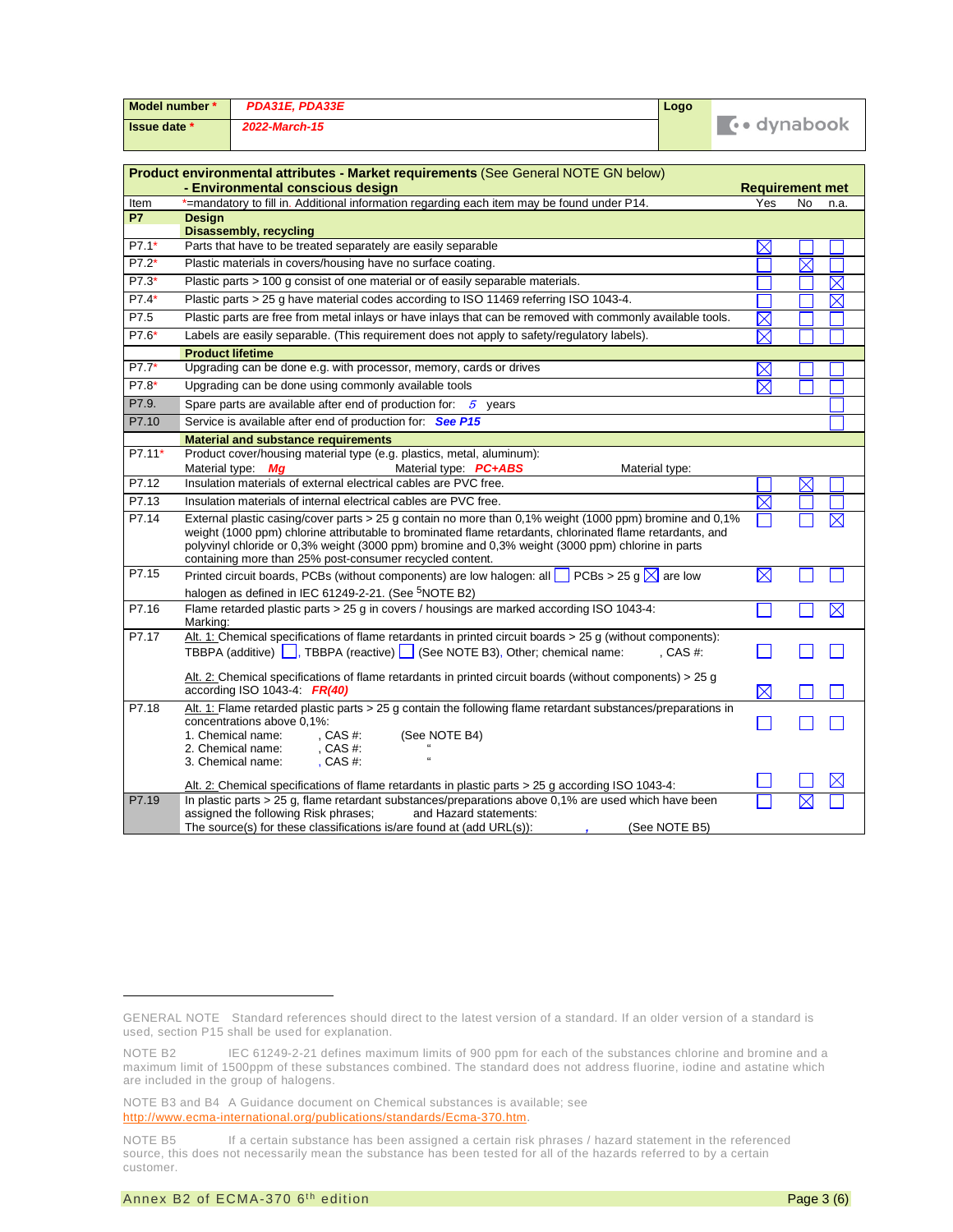| Model number *                                                                                                      |                                                                                                                                                               |                             | PDA31E, PDA33E                                     |                                                                                 |                                                                                                             | Logo                              |                                                                  |          |             |
|---------------------------------------------------------------------------------------------------------------------|---------------------------------------------------------------------------------------------------------------------------------------------------------------|-----------------------------|----------------------------------------------------|---------------------------------------------------------------------------------|-------------------------------------------------------------------------------------------------------------|-----------------------------------|------------------------------------------------------------------|----------|-------------|
| Issue date *                                                                                                        | 2022-March-15                                                                                                                                                 |                             |                                                    |                                                                                 | <b>To dynabook</b>                                                                                          |                                   |                                                                  |          |             |
|                                                                                                                     |                                                                                                                                                               |                             |                                                    |                                                                                 |                                                                                                             |                                   |                                                                  |          |             |
|                                                                                                                     | Product environmental attributes - Market requirements (continued)<br><b>Requirement met</b>                                                                  |                             |                                                    |                                                                                 |                                                                                                             |                                   |                                                                  |          |             |
| Item                                                                                                                |                                                                                                                                                               |                             | Material and substance requirements (continued)    |                                                                                 |                                                                                                             |                                   | Yes                                                              | No       | n.a.        |
| $P7.20*$                                                                                                            |                                                                                                                                                               |                             |                                                    |                                                                                 | Postconsumer recycled plastic material content is used in the product (See NOTE B6):                        |                                   | $\bowtie$                                                        |          |             |
|                                                                                                                     |                                                                                                                                                               |                             |                                                    |                                                                                 |                                                                                                             |                                   |                                                                  |          |             |
|                                                                                                                     | a)                                                                                                                                                            |                             |                                                    | If YES; at least one of the two alternatives below shall be answered;           |                                                                                                             |                                   |                                                                  |          |             |
|                                                                                                                     | Of total plastic parts' weight > 25 g, the postconsumer recycled plastic material content (calculated as a<br>percentage of total plastic by weight) is<br>%. |                             |                                                    |                                                                                 |                                                                                                             |                                   |                                                                  |          |             |
|                                                                                                                     | or<br>b)                                                                                                                                                      |                             | The weight of recycled material is $8.27$          | g.                                                                              |                                                                                                             |                                   |                                                                  |          |             |
| P7.21*                                                                                                              |                                                                                                                                                               |                             |                                                    | Biobased plastic material content is used in the product (See NOTE B7):         |                                                                                                             |                                   |                                                                  | $\times$ |             |
|                                                                                                                     |                                                                                                                                                               |                             |                                                    | If YES; at least one of the two alternatives below shall be answered;           |                                                                                                             |                                   |                                                                  |          |             |
|                                                                                                                     | a)                                                                                                                                                            |                             | total plastic by weight) is<br>$\%$ .              |                                                                                 | Of total plastic parts' weight > 25 g, the biobased plastic material content (calculated as a percentage of |                                   |                                                                  |          |             |
|                                                                                                                     | or                                                                                                                                                            |                             |                                                    |                                                                                 |                                                                                                             |                                   |                                                                  |          |             |
| P7.22*                                                                                                              | b)                                                                                                                                                            |                             | The weight of the biobased plastic material is     | g.<br>Light sources are free from mercury, i.e. less than 0,1 mg/lamp.          |                                                                                                             |                                   | $\boxtimes$                                                      |          |             |
|                                                                                                                     |                                                                                                                                                               |                             | If mercury is used specify: Number of lamps:       |                                                                                 | and maximum mercury content per lamp:                                                                       |                                   | ma                                                               |          |             |
| P <sub>8</sub><br>P8.1*                                                                                             | <b>Batteries</b>                                                                                                                                              |                             | Battery chemical composition: Main battery: Li-ion |                                                                                 |                                                                                                             |                                   |                                                                  |          |             |
| P <sub>9</sub>                                                                                                      |                                                                                                                                                               |                             | <b>Energy consumption (See NOTE B8)</b>            |                                                                                 |                                                                                                             |                                   |                                                                  |          |             |
| P9.1                                                                                                                |                                                                                                                                                               |                             |                                                    | For the product the following power levels or energy consumptions are reported: |                                                                                                             |                                   |                                                                  |          |             |
| Energy mode *                                                                                                       |                                                                                                                                                               |                             | Power level at                                     | Power level at                                                                  | Power level at                                                                                              |                                   | Reference/Standard for energy                                    |          |             |
|                                                                                                                     |                                                                                                                                                               |                             | 100 $V$ AC                                         | <b>115</b> V AC                                                                 | 230 V AC                                                                                                    | modes and test method *           |                                                                  |          |             |
| <b>EPS No-load</b>                                                                                                  | (External power supply /                                                                                                                                      |                             | W                                                  | W                                                                               | $0.1028$ W                                                                                                  | <b>EN 50563</b>                   |                                                                  |          |             |
|                                                                                                                     | charger plugged in the wall                                                                                                                                   |                             |                                                    |                                                                                 |                                                                                                             |                                   |                                                                  |          |             |
| the product.)                                                                                                       | outlet but disconnected from                                                                                                                                  |                             |                                                    |                                                                                 |                                                                                                             |                                   |                                                                  |          |             |
| PTEC*                                                                                                               |                                                                                                                                                               |                             | W                                                  | W                                                                               | W                                                                                                           |                                   |                                                                  |          | $\boxtimes$ |
|                                                                                                                     | <b>Typical Energy Consumption</b>                                                                                                                             |                             |                                                    |                                                                                 |                                                                                                             |                                   |                                                                  |          |             |
| Power_in_Off                                                                                                        |                                                                                                                                                               |                             |                                                    |                                                                                 |                                                                                                             |                                   | <b>ENERGY STAR® Program</b>                                      |          |             |
|                                                                                                                     |                                                                                                                                                               |                             | Category2: 0.4 W                                   | Category2: 0.4 W                                                                | Category2: 0.4 W                                                                                            |                                   | <b>Requirements for Computers</b>                                |          |             |
|                                                                                                                     |                                                                                                                                                               |                             |                                                    |                                                                                 |                                                                                                             | <b>Version 8.0</b>                |                                                                  |          |             |
| Power_in_Sleep                                                                                                      |                                                                                                                                                               |                             | Category2: 0.6 W                                   | Category2: 0.6 W                                                                | Category2: 0.6 W                                                                                            |                                   | <b>ENERGY STAR® Program</b><br><b>Requirements for Computers</b> |          |             |
|                                                                                                                     |                                                                                                                                                               |                             |                                                    |                                                                                 |                                                                                                             | <b>Version 8.0</b>                |                                                                  |          |             |
| Power_in_Long_Idle                                                                                                  |                                                                                                                                                               |                             | Category2: 0.6 W                                   | Category2: 0.6 W                                                                | Category2: 0.6 W                                                                                            |                                   | <b>ENERGY STAR® Program</b><br><b>Requirements for Computers</b> |          |             |
|                                                                                                                     |                                                                                                                                                               |                             |                                                    |                                                                                 |                                                                                                             | <b>Version 8.0</b>                |                                                                  |          |             |
| Power_in_Short_Idle                                                                                                 |                                                                                                                                                               |                             |                                                    |                                                                                 |                                                                                                             |                                   | <b>ENERGY STAR® Program</b>                                      |          |             |
|                                                                                                                     | Category2: 5.3 W<br>Category2: 5.2 W<br>Category2: 5.4 W<br><b>Requirements for Computers</b><br><b>Version 8.0</b>                                           |                             |                                                    |                                                                                 |                                                                                                             |                                   |                                                                  |          |             |
| ETEC*                                                                                                               |                                                                                                                                                               |                             |                                                    |                                                                                 |                                                                                                             |                                   | <b>ENERGY STAR® Program</b>                                      |          |             |
| Annual Energy Consumption                                                                                           |                                                                                                                                                               | Category2:<br>16.8 kWh/year | Category2:<br>16.8 kWh/year                        | Category2:<br>17.2 kWh/year                                                     | <b>Version 8.0</b>                                                                                          | <b>Requirements for Computers</b> |                                                                  |          |             |
|                                                                                                                     |                                                                                                                                                               |                             |                                                    |                                                                                 |                                                                                                             |                                   |                                                                  |          |             |
| External Power Supply Efficiency Level (International Efficiency Marking Protocol) *:<br>$\boldsymbol{\mathcal{U}}$ |                                                                                                                                                               |                             |                                                    |                                                                                 |                                                                                                             |                                   |                                                                  |          |             |
| Display resolution *:<br>megapixels                                                                                 |                                                                                                                                                               |                             |                                                    |                                                                                 | $\boxtimes$                                                                                                 |                                   |                                                                  |          |             |
|                                                                                                                     |                                                                                                                                                               |                             |                                                    | Default time to enter energy save mode: 10(to Display off), 15(to Sleep)        | minutes                                                                                                     |                                   |                                                                  |          |             |
| $P9.2*$                                                                                                             |                                                                                                                                                               |                             |                                                    | Information about the energy save function is provided with the product.        |                                                                                                             |                                   | $\boxtimes$                                                      |          |             |
| P9.3                                                                                                                |                                                                                                                                                               |                             | Energy efficiency class (monitors only):           |                                                                                 |                                                                                                             |                                   |                                                                  |          | $\boxtimes$ |

NOTE B6 Applies to a product containing plastic parts whose combined weight exceeds 100 g with the exception of printed circuit boards, cables, connectors and electronic components and bio-based plastic material.

NOTE B7 The following is to be excluded from the calculation of percentage: printed circuit boards, labels, cables, connectors and electronic components and postconsumer recycled plastic

NOTE B8 A Guidance document on Energy Efficiency is available;

see http://www.ecma-international.org/publications/standards/Ecma-370.htm.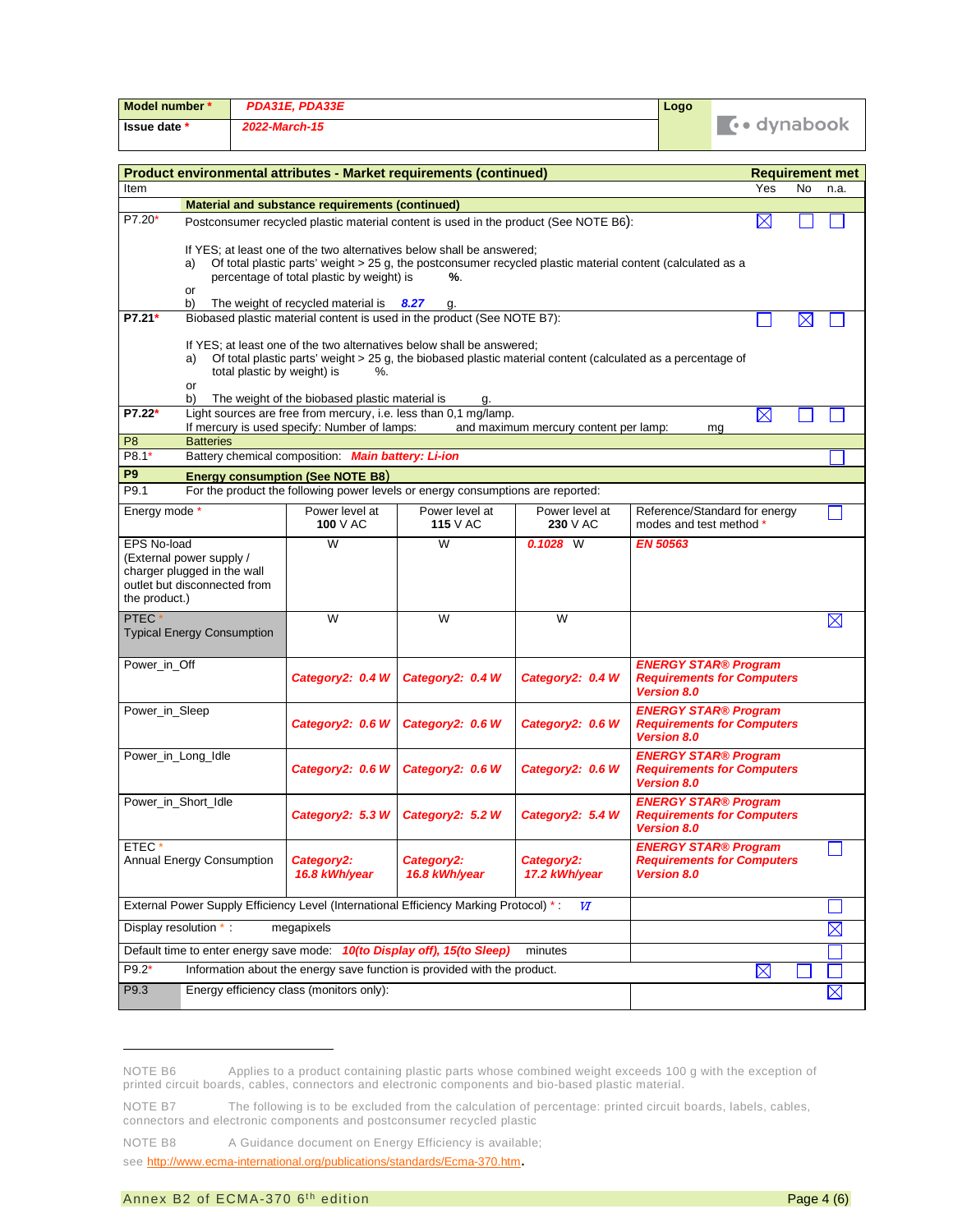| Model number * | PDA31E, PDA33E | Logo |              |
|----------------|----------------|------|--------------|
| Issue date *   | 2022-March-15  |      | L•• dvnabook |

|                   |                                                 | Product environmental attributes - Market requirements (continued)                                                                                                                                                                                                                                                                                                                                                                                                                                                      |                                                                                                      | <b>Requirement met</b> |    |             |
|-------------------|-------------------------------------------------|-------------------------------------------------------------------------------------------------------------------------------------------------------------------------------------------------------------------------------------------------------------------------------------------------------------------------------------------------------------------------------------------------------------------------------------------------------------------------------------------------------------------------|------------------------------------------------------------------------------------------------------|------------------------|----|-------------|
| Item              |                                                 |                                                                                                                                                                                                                                                                                                                                                                                                                                                                                                                         |                                                                                                      | Yes                    | No | n.a.        |
| P <sub>10</sub>   | <b>Emissions</b>                                |                                                                                                                                                                                                                                                                                                                                                                                                                                                                                                                         |                                                                                                      |                        |    |             |
|                   |                                                 | Noise emission - Declared according to ISO 9296 (See NOTE B9)                                                                                                                                                                                                                                                                                                                                                                                                                                                           |                                                                                                      |                        |    |             |
| P <sub>10.1</sub> | Mode                                            | Mode description                                                                                                                                                                                                                                                                                                                                                                                                                                                                                                        | Statistical upper limit A-weighted sound power level,<br>$L_{WA,c}$ (B)                              |                        |    |             |
|                   | Idle                                            | <b>ISO7779 Idle</b>                                                                                                                                                                                                                                                                                                                                                                                                                                                                                                     | 2.5                                                                                                  |                        |    |             |
|                   | Operation                                       | <b>ISO7779 Operation-HDD</b>                                                                                                                                                                                                                                                                                                                                                                                                                                                                                            |                                                                                                      |                        |    | ⊠           |
|                   | Other mode                                      | <b>ISO7779 ODD (When ODD operates)</b>                                                                                                                                                                                                                                                                                                                                                                                                                                                                                  |                                                                                                      |                        |    | $\times$    |
|                   | Other mode                                      | When cooling fan operates (Fan max.)                                                                                                                                                                                                                                                                                                                                                                                                                                                                                    | 5.1                                                                                                  |                        |    |             |
|                   |                                                 | Measured according to: $\boxtimes$ ISO 7779<br>ECMA-74<br>Other<br>(only if not covered by ECMA-74)                                                                                                                                                                                                                                                                                                                                                                                                                     |                                                                                                      |                        |    |             |
|                   | <b>Electromagnetic emissions</b>                |                                                                                                                                                                                                                                                                                                                                                                                                                                                                                                                         |                                                                                                      |                        |    |             |
| P10.4             | program(s):                                     | Computer display meets the requirement for low frequency electromagnetic fields of the following voluntary                                                                                                                                                                                                                                                                                                                                                                                                              |                                                                                                      |                        |    | $\boxtimes$ |
| P <sub>12</sub>   |                                                 | <b>Ergonomics for computing products</b>                                                                                                                                                                                                                                                                                                                                                                                                                                                                                |                                                                                                      |                        |    |             |
| $P12.1*$          |                                                 | The display meets the ergonomic requirements of ISO 9241-307 for visual display technologies.                                                                                                                                                                                                                                                                                                                                                                                                                           |                                                                                                      |                        |    |             |
| $P12.2*$          |                                                 | The physical input device meets the requirements of ISO 9995 and ISO 9241-410.                                                                                                                                                                                                                                                                                                                                                                                                                                          |                                                                                                      |                        |    | $\boxtimes$ |
| P <sub>13</sub>   |                                                 | <b>Packaging and documentation</b>                                                                                                                                                                                                                                                                                                                                                                                                                                                                                      |                                                                                                      |                        |    |             |
| $P13.1*$          |                                                 | Product packaging material type(s): <b>Cardboard</b> weight (kg): 0.358<br>Product packaging material type(s): EPE<br>weight $(kq)$ : $0.033$<br>Product packaging material type(s): PP<br>weight (kg): 0.000<br>Product packaging material type(s): PE<br>weight $(kg)$ : $0.016$                                                                                                                                                                                                                                      |                                                                                                      |                        |    |             |
| $P13.2*$          |                                                 | Product plastic primary packaging is free from PVC.                                                                                                                                                                                                                                                                                                                                                                                                                                                                     |                                                                                                      | $\boxtimes$            |    |             |
| $P13.3*$          |                                                 | For product primary corrugated fiberboard packaging, specify the contained percentage of minimum post-<br>consumer recovered fiber content: 94.5 %                                                                                                                                                                                                                                                                                                                                                                      |                                                                                                      |                        |    |             |
| $P13.4*$          |                                                 | Specify media for user and product documentation (tick box):                                                                                                                                                                                                                                                                                                                                                                                                                                                            |                                                                                                      |                        |    |             |
|                   |                                                 | Electronic $\boxtimes$ , Paper $\boxtimes$ , Other $\Box$                                                                                                                                                                                                                                                                                                                                                                                                                                                               |                                                                                                      |                        |    |             |
| P <sub>13.5</sub> | If Yes, please specify:                         | (Please only complete this item if paper documentation used)<br>User and product documentation on paper media is chlorine-free:                                                                                                                                                                                                                                                                                                                                                                                         |                                                                                                      | $\boxtimes$            |    |             |
|                   | Totally chlorine-free                           |                                                                                                                                                                                                                                                                                                                                                                                                                                                                                                                         |                                                                                                      |                        |    |             |
|                   | Elemental chlorine-free                         |                                                                                                                                                                                                                                                                                                                                                                                                                                                                                                                         |                                                                                                      |                        |    |             |
|                   | Processed chlorine-free                         |                                                                                                                                                                                                                                                                                                                                                                                                                                                                                                                         |                                                                                                      |                        |    |             |
| P <sub>14</sub>   | <b>Voluntary programs</b>                       |                                                                                                                                                                                                                                                                                                                                                                                                                                                                                                                         |                                                                                                      |                        |    |             |
| P <sub>14.1</sub> | <b>ENERGY STAR®</b><br>Eco-label:<br>Eco-label: | The product meets the requirements of the following voluntary program(s):<br>Criteria version: 8.0<br>Criteria version:<br>Criteria version:                                                                                                                                                                                                                                                                                                                                                                            | Date: 17-Jan-2022<br>Product category: 2<br>Product category:<br>Date:<br>Product category:<br>Date: |                        |    |             |
| P <sub>15</sub>   |                                                 | <b>Additional information (See NOTE B10)</b>                                                                                                                                                                                                                                                                                                                                                                                                                                                                            |                                                                                                      |                        |    |             |
| P9                |                                                 | Energy consumption of computer products; description of the tested product configuration:                                                                                                                                                                                                                                                                                                                                                                                                                               |                                                                                                      |                        |    |             |
| P7.10             |                                                 | Service period depends on service agreement.                                                                                                                                                                                                                                                                                                                                                                                                                                                                            |                                                                                                      |                        |    |             |
| P9                | efficiency                                      | Energy Efficiency information published on The Eco Declaration represents only the characteristic of a model with standard<br>configuration meeting ENERGY STAR® specifications. Use of different configurations or optional devices changes the energy                                                                                                                                                                                                                                                                 |                                                                                                      |                        |    |             |
| <b>P10</b>        |                                                 | Acoustic noise information published on The Eco Declaration represents the characteristics of a model with standard<br>configuration. Characteristics of models with different configurations may vary.                                                                                                                                                                                                                                                                                                                 |                                                                                                      |                        |    |             |
| P7.19             | substances.                                     | The definition of plastic parts in this item does not include cables in harmonization with TCO. AC cable commonly includes R40                                                                                                                                                                                                                                                                                                                                                                                          |                                                                                                      |                        |    |             |
|                   |                                                 | Information contained in this document is approximate and provided for informational purposes only.<br>Dynabook provides this information without warranties of any kind neither expressed nor implied including but not limited to<br>warranties for a particular purpose.<br>Dynabook does not warrant that the content will be error free. All information in this document is provided to the best of<br>Dynabook's knowledge at the time of completion, and Dynabook has no obligation to update such information. |                                                                                                      |                        |    |             |

NOTE B9 A Guidance document on Acoustic Noise is available;

see http://www.ecma-international.org/publications/standards/Ecma-370.htm.

NOTE B10 Additional lines may be inserted to declare further items, by positioning the cursor at the far right of the row and hitting the <Enter> key.